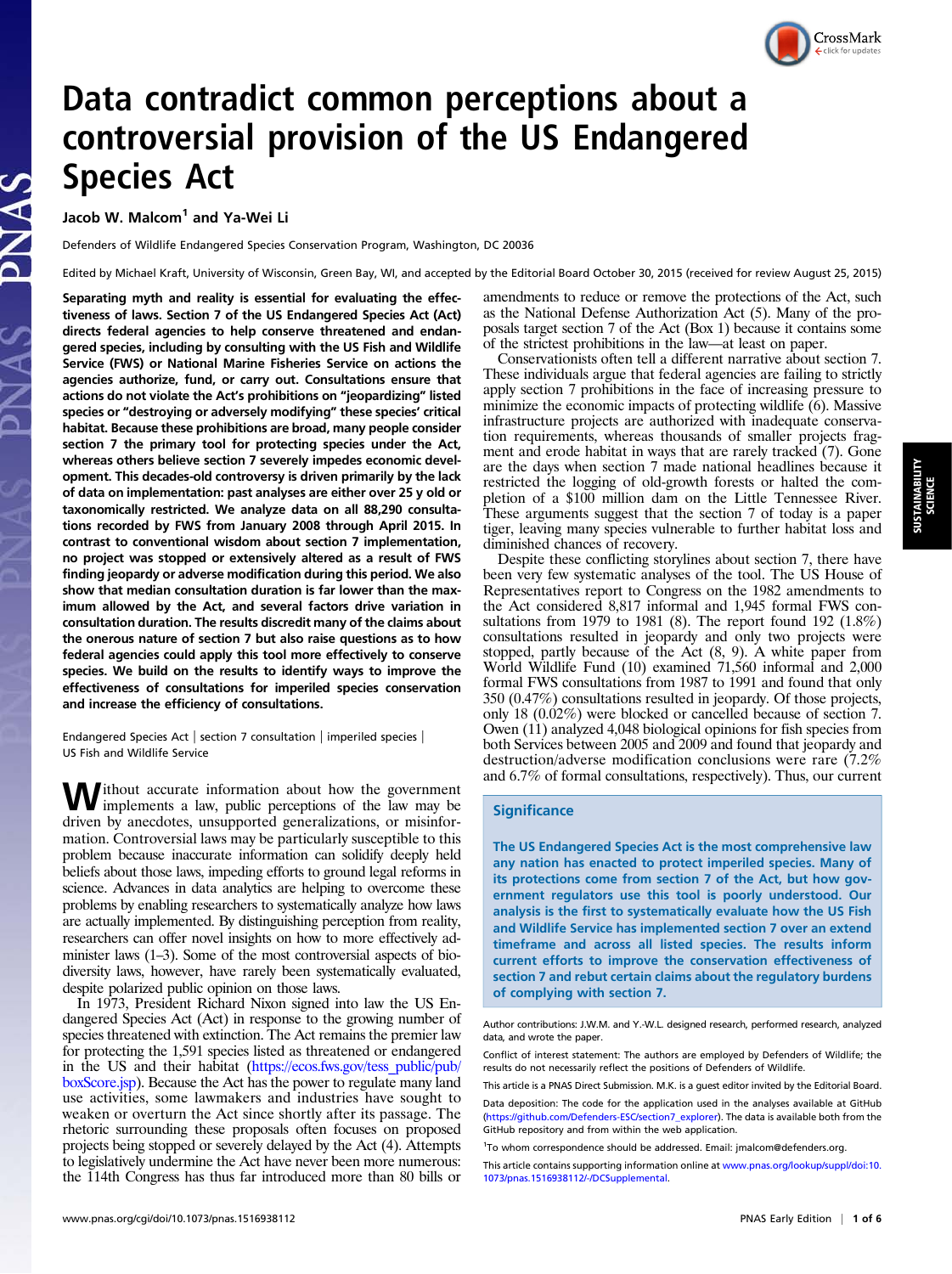#### Box 1: Overview of section 7 consultations and key terms

Section 7 of the Act requires all federal agencies to ensure that the actions they fund, authorize, or carry out are not likely to "jeopardize" a species or "destroy or adversely modify" critical habitat. Federal agencies must consult with the US Fish and Wildlife Service (FWS) or the National Marine Fisheries Service (NMFS) to fulfill this mandate. Consultations typically start as discussions between the Service and a federal agency to determine whether the agency's proposed actions may affect a listed species. How FWS biologists are assigned to consultations varies by field office: in some cases, species experts take the lead; in other cases, biologists cover specific geographic areas or particular activities. This "informal consultation" ends if the Service determines that the activity is "not likely to adversely affect" a species. Otherwise, "formal consultation" is required. During formal consultation, the Service evaluates whether the proposed action will violate the prohibitions on jeopardy or destruction/adverse modification. If neither of these outcomes is likely but take is expected, then the Service will prescribe "reasonable and prudent measures" (RPMs) that are designed to minimize the effects of the action and the amount of take. If either jeopardy or destruction/adverse modification is likely, the Service must suggest "reasonable and prudent alternatives" (RPAs)—conservation measures that reduce or partly offset the harm from the proposed action, to avoid jeopardy or adverse modification. If no such alternatives are available, the action cannot proceed without violating the Act unless it is exempted by a special committee known as the "God Squad." Formal consultations end with a Service "biological opinion," which must be finalized within 135 d after formal consultation begins, unless an extension is agreed on.

knowledge of how the Services implement section 7 is based on dated or taxonomically restricted research.

To illustrate how administrative data can provide novel insights on the implementation of a polarizing law, we analyze the results of all section 7 consultations recorded by FWS from 2008 through April 2015. We obtained the records for these consultations from FWS's Tracking and Integrated Logging System (TAILS) database and verified questionable entries by reviewing original documents. Using this data (described in detail in Materials and Methods) we find that, unlike during previous decades, no project has been stopped or extensively altered as a result of FWS concluding either jeopardy or destruction/adverse modification of critical habitat. We also find that the median duration of formal consultations is well within the maximum timeframe allowed by the Act. We discuss how these results can help identify opportunities to improve the efficiency of consultations without sacrificing their effectiveness at conserving species. Lastly, we describe a web application that allows any interested user, from citizens to lawmakers, to explore the consultation data in detail.

## Results

The TAILS database shows that 1,394 FWS biologists ( $\bar{x} = 602$ ) biologists per year; range, 379–690) recorded 81,461 informal and 6,829 formal consultations from January 2008 through April 2015 (Fig. 1A). These numbers exclude 110,850 consultations recorded as technical assistance over the same time period. At the national level, the number of both formal and informal consultations has declined through time (mean change per year, −1,057.7 consultations,  $SE = 259.6$ ;  $F = 16.6$ ,  $df = 1.6$ ,  $P = 0.0065$ ), but that decline is not always present at smaller scales, such as individual FWS field offices (e.g., North Dakota Ecological Services Field Office; Fig. 1B). The characteristics of consultations are spatially structured: although most consultations occur in the eastern United States (Fig. 2A), formal consultations are much more common in the west (Fig. 2B). The most commonly consulted-on species is the Indiana bat

(Myotis sodalis; Fig. 3A, the most commonly consulting agency is the Army Corps of Engineers (Fig. 3B), and the most common category of activity requiring consultation is "development" (Fig. 3C). We estimate that only 3,454 (3.9%) consultations during the period were for conservation actions such as habitat restoration.

Of the  $6,829$  (7.7%) formal consultations, only two  $(0.0023\%)$ resulted in jeopardy, one of which also resulted in destruction/ adverse modification of critical habitat. That consultation covered a US Forest Service proposal to apply fire retardants on national forests and resulted in jeopardy and/or destruction/adverse modification for 45 species. The biological opinion for that consultation was rejected by a court and redone in 2011; the revised consultation concluded no jeopardy or destruction/adverse modifications. The only remaining consultation with a jeopardy conclusion focused on the effects to the delta smelt (Hypomesus transpacificus) from a water management project in California's Central Valley. Even that project, however, was allowed to proceed if the permittees adopted RPAs to minimize and partially offset the adverse effects of the project.

The median duration of informal consultations was 13 d [approximate 95% confidence interval  $(CI) = 12-13$  d], and the median duration of formal consultations was 62 d (approximate 95% CI =  $60-65$  d; range, 1-4,426 d). The median duration of programmatic consultations, which are consultations on plans, programs, or regulations that authorize future actions, was 13 d  $(n = 3,092;$  approximate 95% CI = 10–16 d) for informal consultations and 82 d for formal ( $n = 1,142$ ; approximate 95%)  $CI = 62-107$  d). In many instances, those future actions require their own consultation, which lasted 17 d ( $n = 2,401$ ; approximate 95% CI = 17-18) and 24 d ( $n = 845$ ; approximate 95%  $CI = 21-27$ ) for informal and formal consultations, respectively. The durations of 1,381 formal consultations were longer than the 135-d limit prescribed in Services regulations absent an extension approved by the consulting agency (20% of formal). Of these, FWS had marked 1,297 consultations as not being completed on time, indicating ∼100 consultations were completed under a mutually agreed extension. We observed significant variation in the duration of formal consultations among FWS regional offices  $(F = 27.77; df = 8$  and  $6,112; P < 2.2 \times e^{-16}$ ), with more formal consultations generally corresponding to longer average duration. Beyond simple descriptive statistics of consultation duration, we also sought to explain why the duration varies. Using regression analysis (Materials and Methods), we found that the best predictors of variation in duration were whether the consultations were formal, the identity of the FWS biologist performing the consultation, and the number of species evaluated in the consultation. Although the identity of the lead biologist had the



Fig. 1. The numbers of both informal and formal consultations have declined nationally since 2008 (A), but local trends reflect changing local activities, such as oil and gas development in North Dakota (B). The decline in both informal and formal consultations at the national level is statistically significant at  $\alpha$  < 0.01. The surge in consultations in North Dakota is driven by consultations for oil and gas development plus related infrastructure, including housing, roads, and communications (e.g., cell towers).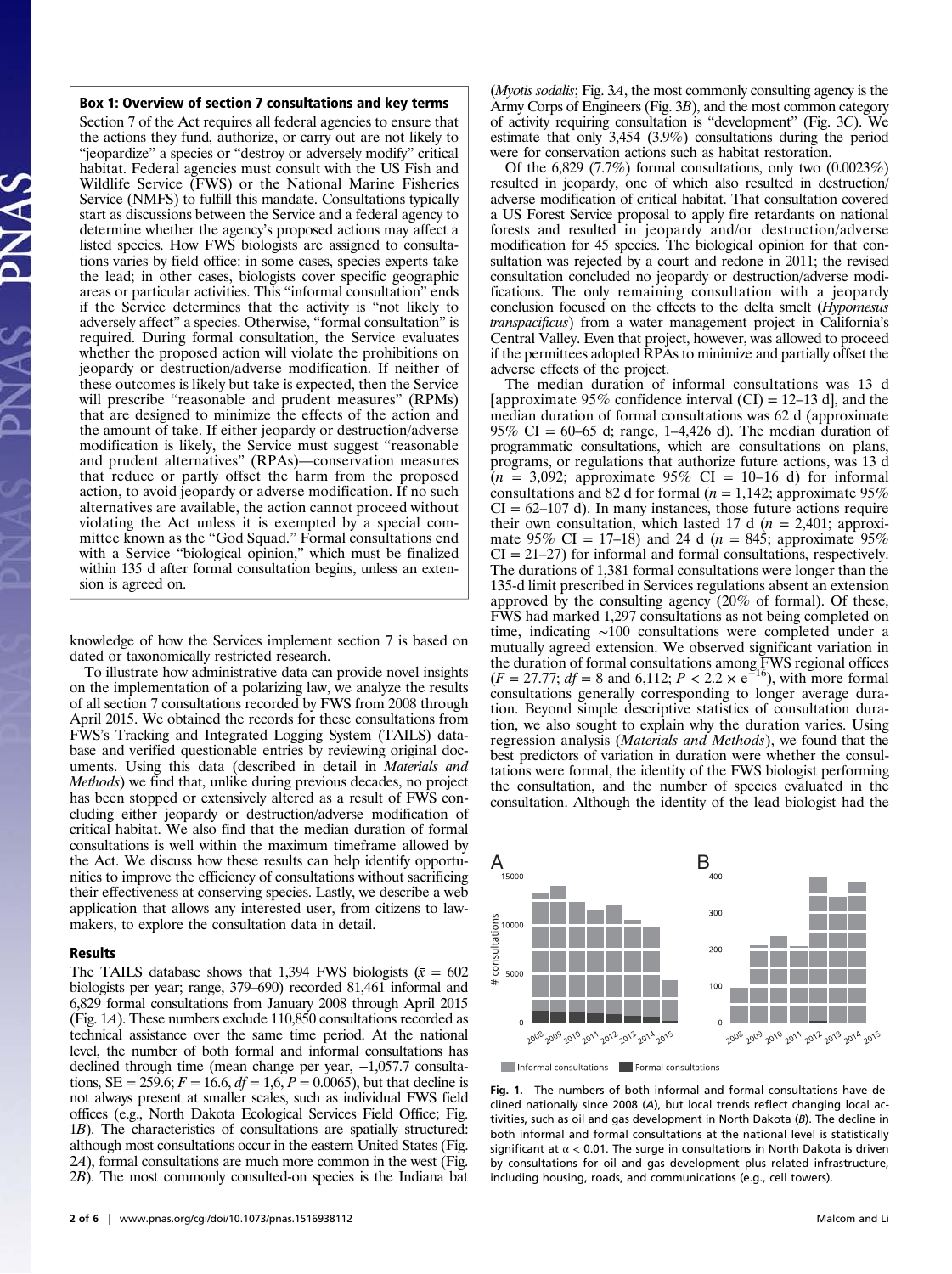

Fig. 2. Although the majority of consultations occur in the eastern United States (A), formal consultations are concentrated in the western states  $(B)$ . Exceptions to the pattern exist, such as the high number of consultations in eastern and western Washington, and the high number of formal consultations in Florida. In addition to state boundaries, the maps show approximate boundaries for FWS Ecological Services field offices (i.e., the area covered by each office). Five states (Vermont, New Hampshire, Massachusetts, Rhode Island, and Connecticut) are covered by the New England Field Office. All of Iowa and part of Illinois are covered by the Rock Island Field Office. Choropleth divisions are based on quantiles.

largest sum of squares, whether consultations were formal had the largest mean square (Table 1); formal consultations add an estimated 43.8 d ( $SE = 0.436$ ) to consultation duration. TAILS does not include data on the quality, comprehensiveness, or scope (e.g., area affected by the action) of the consultations, each of which can affect the duration.

Educating policy makers and the public is key to improving policy implementation. To that end, we created a web-based application that allows users to explore our version of the TAILS database, which corrected for errors we found in the FWS dataset [\(defenders.org/section7;](http://defenders.org/section7) also see Materials and Methods). After selecting a state, species, or any of 10 other variables of interest, the application generates interactive plots and maps to visualize the results. The application also allows users to run two separate searches simultaneously and compare the results. Any of the TAILS data can be downloaded by users for additional analyses; the only data-masking we applied was hashing the names of the FWS biologists to protect their identity while still allowing future analyses to consider biologist identity as a covariate.

# Discussion

Deciding policy based on anecdote rather than comprehensive data are fraught with problems. The Act is widely considered the strongest law in the world for protecting imperiled species and their habitat (12), but little is known about how federal agencies actually implement one of the most important provisions of the law—section 7 consultations. As a result, some view implementation as a significant hindrance to economic development (13, 14) while others view it as not halting or modifying enough development projects that harm listed species. Using data that span all consultations recorded by FWS since 2008, we show that FWS very rarely concludes jeopardy or destruction/adverse modification and that the median duration of formal consultations is far below the statutory limit. The first result questions the extent to which consultations are adequately protecting species, and both results counter many of the claims about the regulatory burdens and delays of complying with section 7.

None of the 88,290 actions consulted on with FWS during the past 7 y has been stopped or extensively altered as a result of FWS finding jeopardy or destruction/adverse modification. After considering court-ordered revisions of one consultation,

Table 1. Whether consultations are formal or informal explains more variation in consultation duration than any other variable examined

| Predictor variable         | df     | SS         | МS        |            | $P(>=F)$                        |
|----------------------------|--------|------------|-----------|------------|---------------------------------|
| Lead biologist             | 1,233  | 20,890,804 | 16,943    | 26.905     | $<$ 2 $\times$ e <sup>-16</sup> |
| Formal consultation (true) |        | 6,428,433  | 6,428,433 | 10,208.088 | $<$ 2 $\times$ e <sup>-16</sup> |
| Fiscal year                |        | 40.640     | 5.806     | 9.219      | $1.88 \times e^{-11}$           |
| Number species evaluated   |        | 10,5127    | 105,127   | 166.937    | $<$ 2 $\times$ e <sup>-16</sup> |
| Consultation complexity    | 3      | 190.026    | 63,342    | 100.585    | $<$ 2 $\times$ e <sup>-16</sup> |
| Action category            | 91     | 338.187    | 3.716     | 5.901      | $<$ 2 $\times$ e <sup>-16</sup> |
| Residuals                  | 84,485 | 53,203,515 | 630       |            |                                 |

SS, sum of squares; MS, mean square.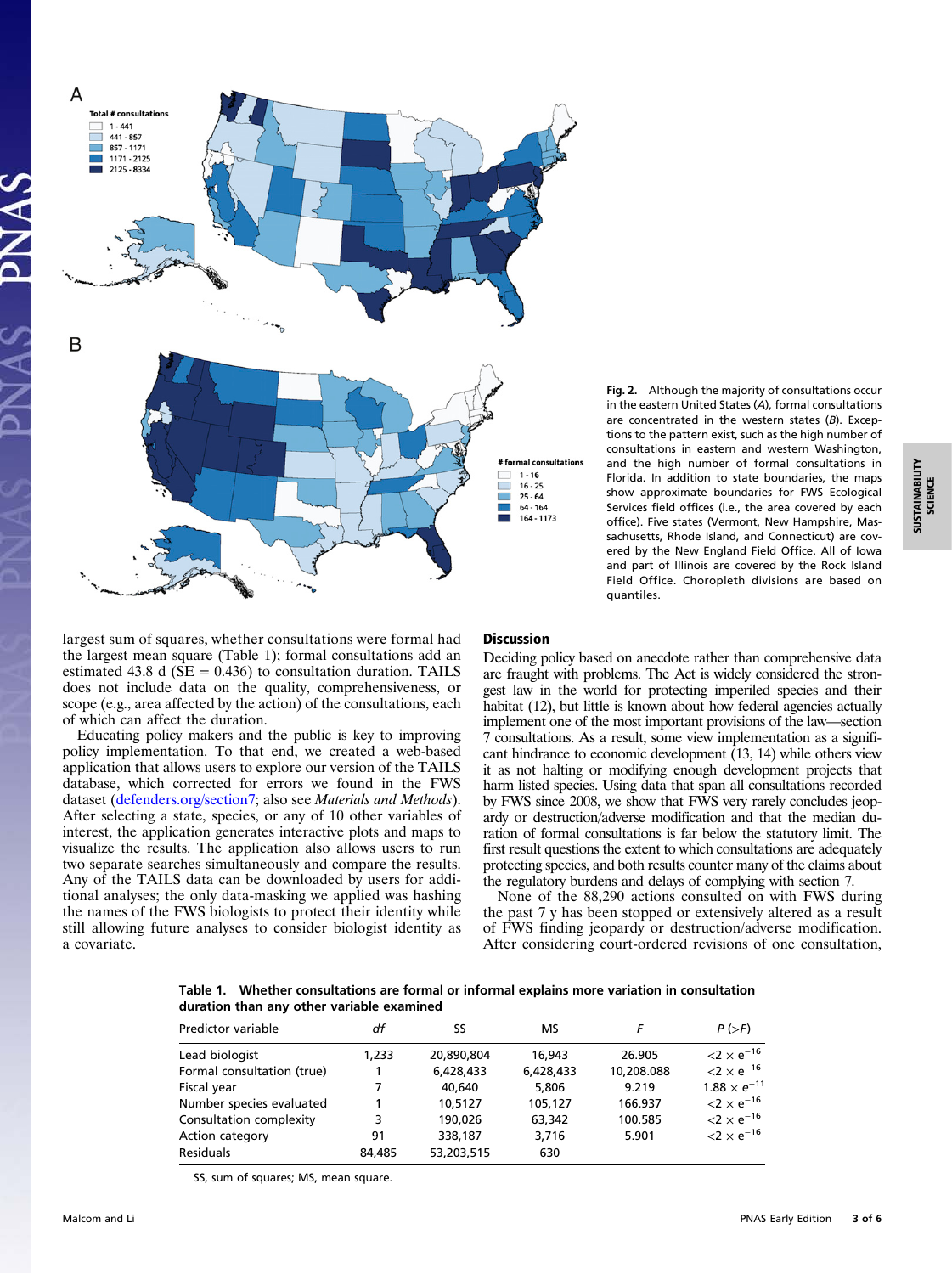

Fig. 3. Consultations are not evenly divided among species (A), consulting agencies (B), or the types of work undergoing consultation (C). These high-level overviews provide a glimpse into the breadth of section 7. The top 10 species are dominated by wideranging species in the eastern United States and a small number of narrow-range species that coincide with areas of heavy development. The US Army Corps of Engineers, which administers section 404 of the Clean Water Act, consults far more than any other single agency. Development and transportation projects, which occur nationwide, account for over 50% of all consultations.

none resulted in destruction/adverse modification of critical habitat and only one remaining consultation resulted in jeopardy. That project, however, was still allowed to proceed by adopting RPAs to minimize and partially offset its effects. These results stand in stark contrast to every broad analysis of section 7 completed to date (Table 2). From 1979 to 1981, FWS completed 8,817 informal and 1,945 formal consultations, finding jeopardy for 173 projects (8.9% of formal consultations) (8). Of those 173 projects, 8 were cancelled or withdrawn, partly or entirely because of section 7 (9). The percentage of jeopardy findings increased to 17.5% during 1987 to 1991: among the 2,000 projects requiring formal consultation, 350 had jeopardy findings, of which 18 were stopped by section 7 and another 35 had the potential to ultimately be blocked (10). For comparison, if the consultation process had not changed since 1987 to 1991, we would expect nearly 1,200 consultations with jeopardy conclusions, and over 60 jeopardy conclusions that could stop a project, during 2008 to early 2015. Similarly, Owen's analysis of over 4,000 fish-related biological opinions from both Services found many more jeopardy and destruction/adverse modification conclusions  $(n = 78$  for FWS) from 2005 to 2009 than we found from 2008 to 2015. If the consultation process had not changed since 2005 to 2008, we would expect ∼490 jeopardy opinions during 2008 to early 2015. Note that our data do not address potential projects that were never proposed or were withdrawn because FWS had proposed a jeopardy finding (15).

There are at least three likely reasons for the observed change in jeopardy or adverse modification outcomes. First, and perhaps the one envisioned by the drafters of the Act, can be characterized as policy learning (e.g., ref. 16): that federal agencies have now learned to plan and propose projects that minimize harm to listed species. Some agencies are proposing projects with reduced impacts because they are coordinating more closely with FWS to shape the projects well before consultations begin. A second and undesirable reason for the drop in jeopardy findings is that FWS—in the face of persistent budget cuts, increasing workload, and mounting political pressure to minimize the economic impacts of endangered species conservation—is approving more projects that should have been altered to comply with the conservation standards under the Act (15). One method of achieving this outcome is by reinterpreting the jeopardy and destruction/adverse modification prohibitions such that they are more difficult to trigger. The definitions of both phrases are ambiguous enough to enable this gradual reinterpretation without a rulemaking or official change in agency policy. This second reason is a policy failure arising from insufficient resources and sociopolitical support for FWS (17). A third explanation is that federal agencies are now more inclined to continue negotiating the scope of their proposed projects in response to FWS issuing a draft biological opinion with a jeopardy or destruction/adverse modification conclusion (18). If negotiations are successful, the final biological opinion will have neither of those conclusions. We understand that all three scenarios are likely at play, but we do not know their prevalence.

Although the number of jeopardy conclusions is far lower than the numbers found in previous studies, it is unclear whether listed species are receiving less protection as a result. One reason is that the rate of formal consultation from 2008 to 2015 (7.7%) is considerably higher than the 2.8% observed by Barry et al. from 1987 to 1991 (10) but considerably lower than the 22.1% from 1979 to 1981, when there were far fewer consultations and formal consultation procedures were not yet clarified. Most of the >6,000 formal consultations in our dataset likely require permittees to apply RPMs, which are minor project modifications intended to minimize harm from the project (19) and are not required for projects that end with informal consultation. An example is avoiding construction during a listed bird's nesting season. Between the conservation benefits of RPMs and the likelihood that some federal agencies are now proposing projects with fewer harmful effects, certain listed species may be receiving as much protections as they did in the past because of the higher percentage of formal consultations. Other species, however, will likely continue to decline in this scenario because RPMs and other conservation measures are generally not designed to fully offset the harmful effects of projects and implementation of RPMs is rarely monitored. The cumulative effect of hundreds of these small projects is reduced populations or habitat, an outcome that some people refer to as "death by a thousand cuts" (20). Exploring the effects of the over 88,000 consultations on species recovery is essential to understanding the effectiveness of the Act.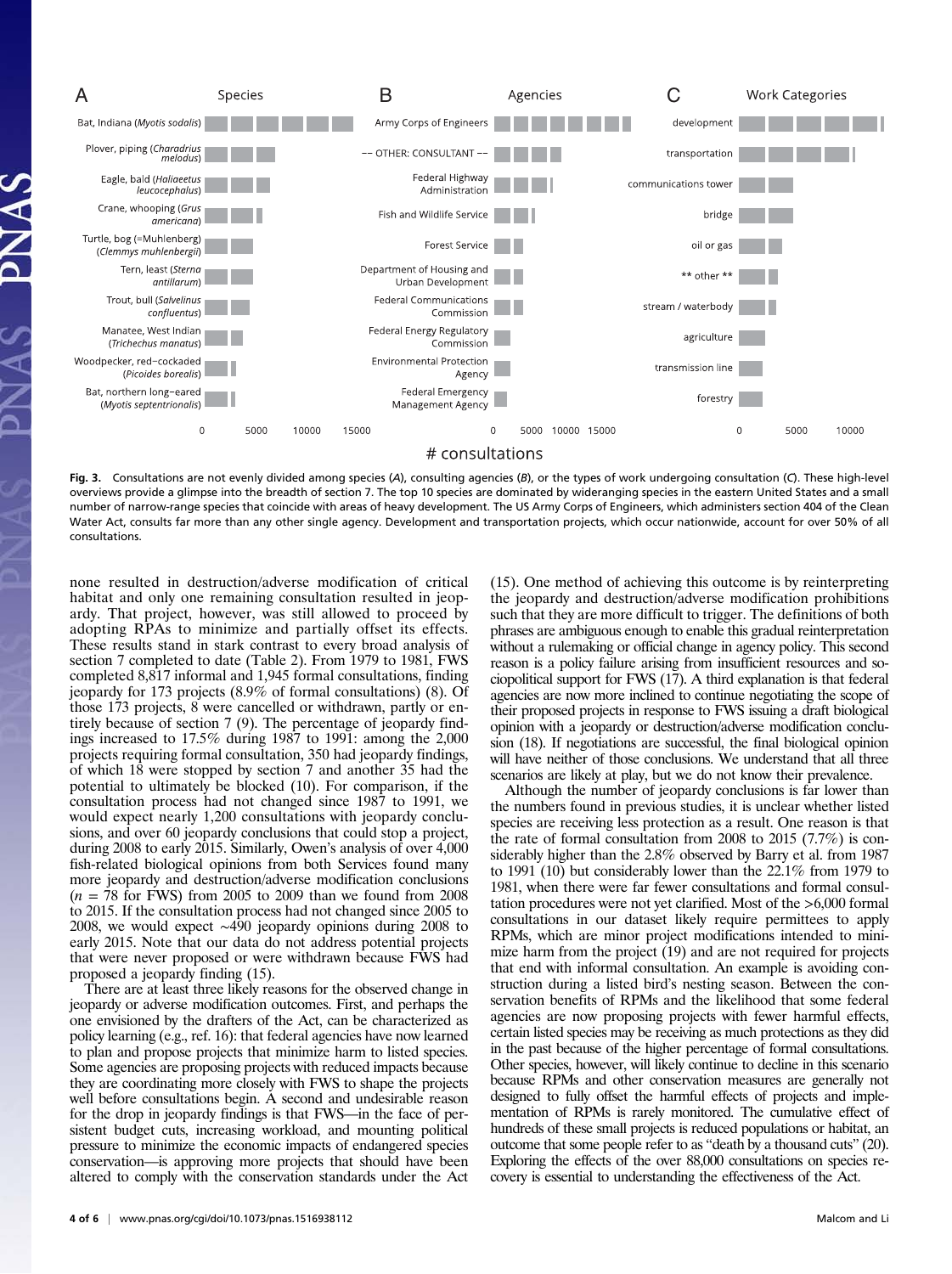Improving the efficiency of section 7 consultations is a goal that would benefit the Services and the regulated community. We found that although the median duration of formal consultations is approximately one-half the maximum allowed by statute, a substantial proportion (20%) of formal consultations take longer than the 135 d allowed (absent an extension). One possibility for improving the speed of consultations is for the Services to find ways to expedite analyses of the effects of an action on listed species. To that end, FWS is currently creating the Information for Planning and Conservation (IPaC) system, which is expected to dramatically streamline informal consultations and introduce both efficiencies and needed standards for formal consultations (21). However, there are limits to how much the duration of consultations can be shortened, particularly for complex activities. Consultations often require months or years to complete because of inadequate data on species, which may suspend FWS's analysis until better data are collected and provided. Delays may also arise because federal agencies provide incomplete information about their proposed projects.

Our analyses show that the regulated community has two particular opportunities to contribute significantly to both conservation of listed species and to improved consultation efficiency. The variable with the largest mean square was whether consultations were formal, with formal consultations adding an estimated 43.8 d to the expected consultation duration. This result indicates that the most direct way to reduce consultation duration is for action agencies to plan and propose projects that are not likely to adversely affect listed species and, hence, do not require formal consultation. That is, species benefit by not being adversely affected by federal actions, and the regulated community benefits by faster (informal) consultations. As noted above, one possible explanation for the lack of jeopardy or destruction/adverse modification conclusions is that agencies have learned to modify actions before or during section 7 consultation to avoid such conclusions. If FWS increases the use of informal consultations to enhance efficiency, it would also need to improve compliance monitoring and enforcement to ensure that permittees actually implement required conservation measures.

The data also show the efficiencies introduced through consultations on federal agency programs that authorize future actions under the program (e.g., a Bureau of Land Management program to begin developing solar energy projects in six western states). Although these initial, program-level consultations take slightly longer than standard consultations, subsequent formal consultations on the individual activities tied to the program take less than half the time of standard formal consultations (e.g., consultations on the individual solar energy projects). In theory, wider adoption of programmatic consultations would allow better analysis of the overall effects on listed species than if those actions were each approved separately through standard consultations. In practice, however, federal agencies need to improve how they assess the cumulative effects of individual projects (22). If they succeed at this, individual projects could be approved more quickly without undermining conservation.

Although the TAILS data and our analyses can address certain questions about section 7 consultations, these data cannot address the broader conservation question: Has consultation improved the conservation of listed species? There are at least two components to this question. First is the question of whether species are improving, stable, or declining (23) and then determining

what proportion of the trends are attributable to consultation. Key to understanding the mechanism is determining whether the analyses underlying consultations are robust enough to afford protections as intended in the Act. Our analysis of consultation duration reflects what FWS reports in its annual budget justification: the majority of formal consultations are completed on time (FWS 2015). In contrast, NMFS reported that less than 30% of its consultations in 2014 were completed on time (24). A recent analysis that included comparisons of consultations found that NMFS used better science than FWS (25), which may explain the difference in consultation duration. Although addressing the cause of this difference is beyond the scope of the present paper, we expect that more detailed and thorough consultations require more time to complete but will improve conservation outcomes in the long run.

The second question is perhaps the most important for conservation and yet the least understood: Are federal actions improving—or at least not impairing—the status of listed species? We currently have limited information on whether agencies are consulting with the Services to the full extent required by the Act. By extension, we do not know the extent to which state and local governments or private parties have pursued permits or funding from federal agencies that should have triggered consultation. We also do not know whether biological opinions and other consultation documents accurately describe the location and scope of projects as completed. Furthermore, we do not know whether permittees actually comply with the conservation requirements from biological opinions and assessments. NMFS has enabled the public to more easily answer some of these questions by posting the results of all their consultations online on the Public Consultation Tracking System website ([https://](https://pcts.nmfs.noaa.gov) [pcts.nmfs.noaa.gov\)](https://pcts.nmfs.noaa.gov). What neither of the Services have made readily accessible, however, are the monitoring reports required by many biological opinions. Without these documents, it is often impossible to know whether RPMs and other conservation commitments have been performed, much less if they are effective for species (15). Although these important questions cannot be answered with the TAILS data, determining the answers is crucial to understanding the effectiveness of the Act. The significant drop in the number of jeopardy and destruction/ adverse modification findings makes the answers especially important to evaluating whether consulted-on projects are impairing the conservation of listed species.

Actual data and their analysis are essential to understanding how laws and policies are implemented, and that understanding is core to making informed decisions that improve outcomes and efficiency. The framers of the Act recognized the central importance of using the best available data and science for conserving imperiled species. Using the best available data and very simple statistics, we have shown that FWS rarely finds jeopardy or destruction/adverse modification and that the duration of most formal consultations is far shorter than the maximum allowed by law. Not one project has been stopped or significantly altered as a result of FWS reaching either of these findings. Although our analyses raise a host of questions—e.g., whether consultation is improving conservation outcomes for listed species—our findings should lay to rest some of the common misconceptions about the law. With those misconceptions aside, effort can focus on improving both the conservation

Table 2. Rate at which the US Fish and Wildlife Service calls jeopardy has varied over the past three decades and decreased substantially since 2008

|                       | US House of Representatives 1982 Report | Barry et al. (10) | Owen (11)     | Present study |
|-----------------------|-----------------------------------------|-------------------|---------------|---------------|
| Time frame            | 1979 to 1981                            | 1987 to 1991      | 2005 to 2009* | 2008 to 2015  |
| Informal consultation | 8.817                                   | 71.560            | ΝA            | 81.461        |
| Formal consultation   | 1.945                                   | 2,000             | 1.085         | 6.829         |
| Jeopardy              | 173 (8.9%)                              | 350 (17.5%)       | 78 (7.2%)     | 2(0.03%)      |

\*Nos. include only FWS fish-related consultations.